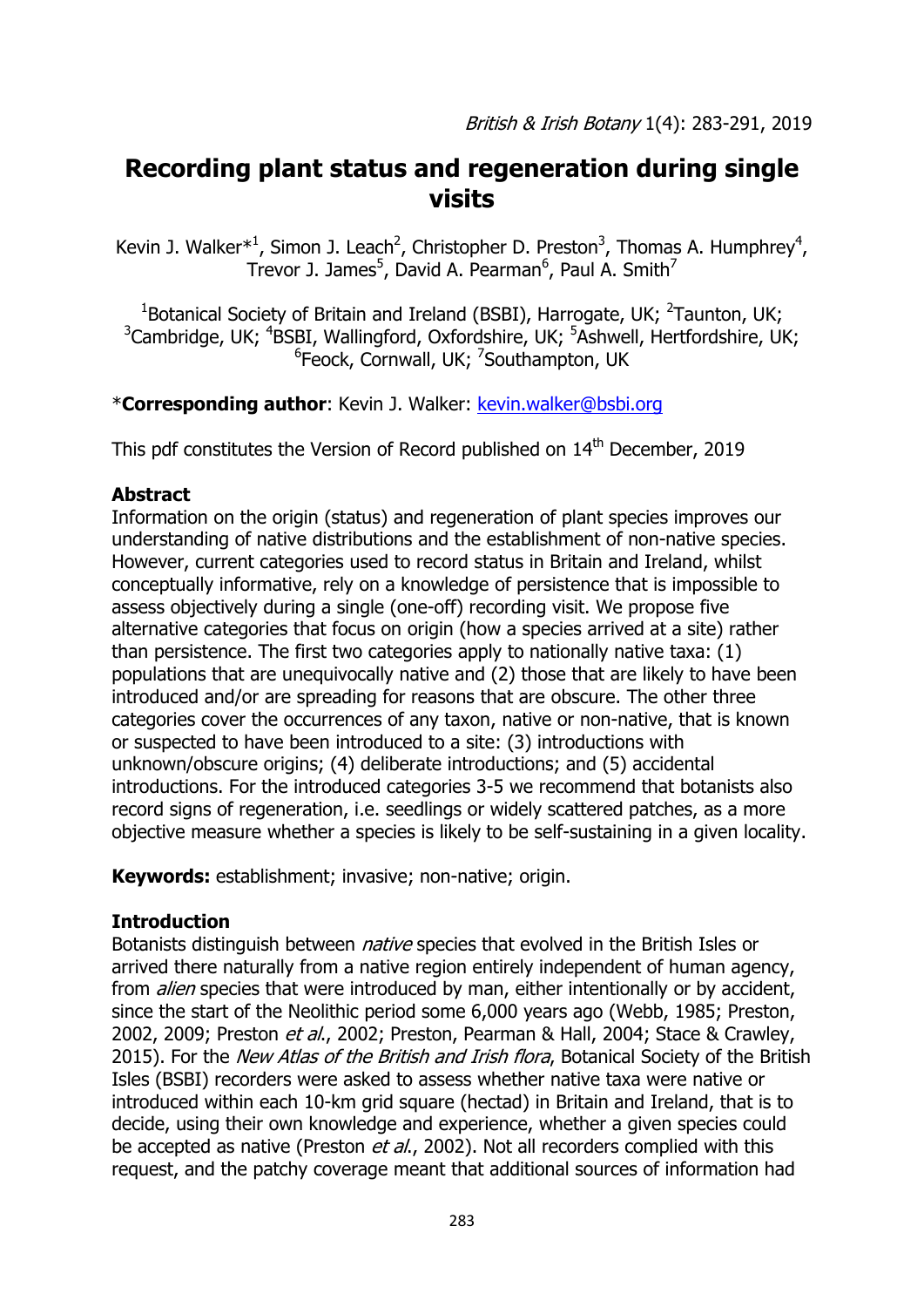to be used to produce the 'native' (blue) and 'alien' (red) hectad-dots depicted in the published hectad distribution maps. Problems arose for some species where views differed between adjacent vice-counties and so editorial decisions were made to iron-out these local differences and present a consistent approach (Preston et al., 2002).

For the *New Atlas* recorders were also asked to assess the extent to which introduced taxa were established at a given location using four categories proposed by Macpherson *et al.* (1996), hereafter referred to as the 'Macpherson scheme' (Macpherson, 1997): *planted*, a taxon which has been deliberately planted in a 'wild' situation and is not established; casual, a taxon which is briefly, i.e. for less than five years, or intermittently present; *surviving*, a taxon which has been present in the wild for at least five years and is neither spreading vegetatively nor reproducing effectively by seed; and *established*, a taxon which has been present in the wild for at least five years and is spreading clonally or effectively reproducing by seed. These four categories therefore captured information on origin, i.e. whether a taxon had been intentionally or unintentionally introduced, persistence, i.e. how long a taxon had been present, and regeneration, i.e. whether there was evidence of seed dispersal and recruitment or clonal spread. Whilst conceptually informative, however, these categories proved difficult to apply during single visits and as a result the response from BSBI recorders for the *New Atlas* was very patchy. In some cases, recorders were also handicapped because their records pre-dated the Macpherson scheme or because there was no option to capture status information within recording software they were using. Due to these problems, many recorders developed their own schemes or gave up recording status altogether.

In the absence of clear guidance, the recording of status has largely been ignored by British and Irish botanists since the publication of the New Atlas in 2002. This has led to difficulties in producing native range maps and in analysing trends over time as well as reducing the potential value of BSBI records for research into the impacts (and control) of invasive non-native species (INNS) which have become a major focus of government environmental policy (Defra, 2015). Here we discuss some of the limitations of the Macpherson scheme and present alternative status categories designed for routine botanical recording, namely single (one-off) visits to record species present within sites or grid squares. Plant nomenclature follows Stace (2019).

#### **Limitations of the Macpherson scheme for routine botanical recording**

The Macpherson categories are difficult to use during single visits for two main reasons. First, Macpherson *et al.* (1996) defined a 'casual' taxon as a non-native plant species that had been unintentionally introduced, usually amongst raw materials (seed, waste, soil), that ultimately fails to persist (beyond five years) due to a lack of regeneration. From a population perspective, this means that they have a growth rate (or lambda)<sup>1</sup> of less than 1 and therefore rely on repeated introduction by humans to persist within an area (Stace & Crawley, 2015). Conversely an 'established' taxon is one that has been present in the wild for over five years and is self-regenerating  $effectively$  i.e. it has a population growth rate (lambda) of greater

1

 $<sup>1</sup>$  Lambda is defined as the ratio of population size at the end of one time interval to population size at the end of</sup> the previous time interval expressed as  $N(t+1)/N(t)$  where N is the number of individuals and t is the first time interval.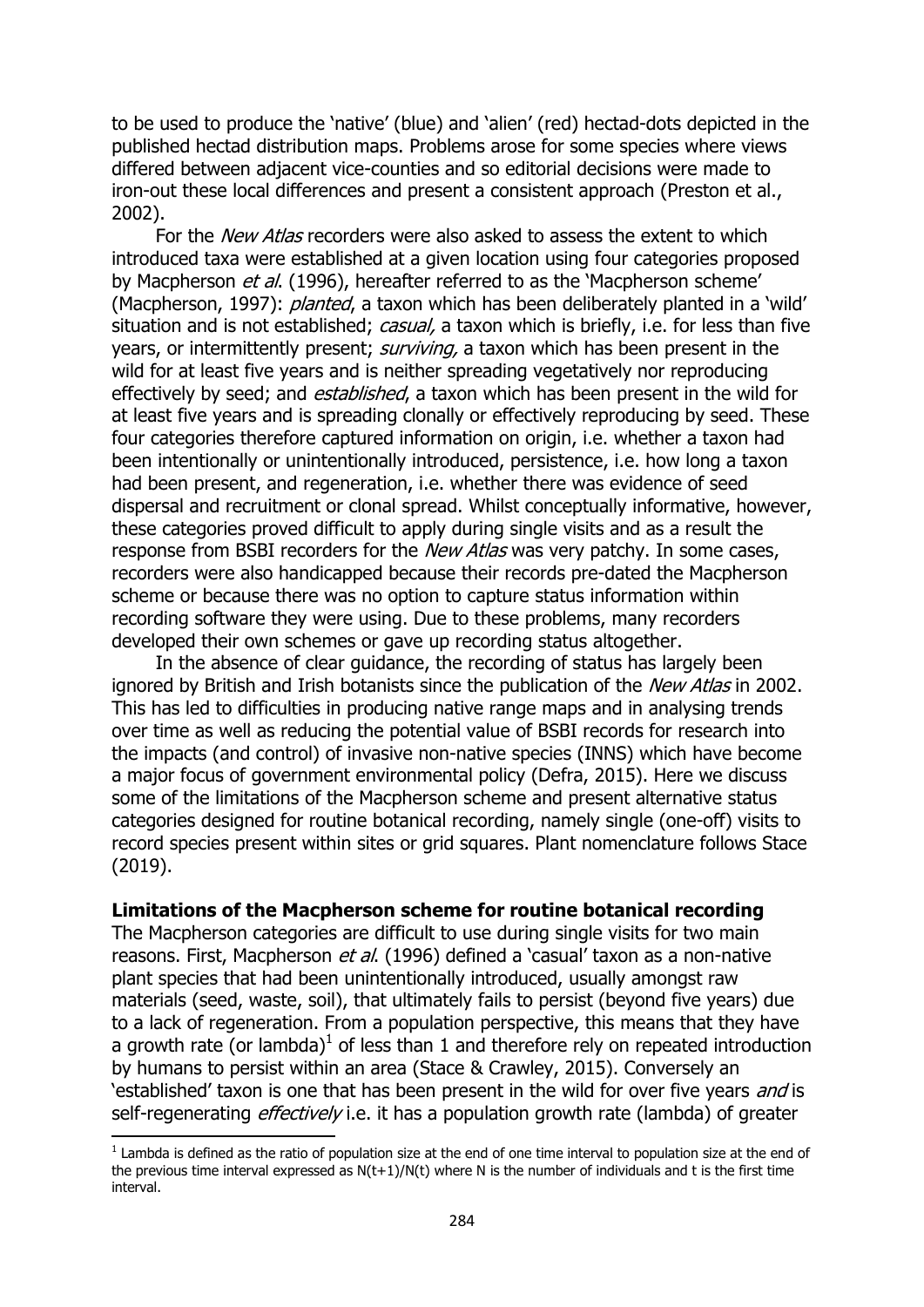than 1. However, the field botanist seldom knows how long a taxon has been present at a particular site or can predict how long it will persist without repeated observations over many years. Even if offspring are present and can be identified (i.e. seedlings, juveniles) they do not, on their own, demonstrate that a species will persist as even casuals can produce abundant offspring under certain conditions. The second main issue with the Macpherson categories is that there is no clear distinction between 'casuals' and 'survivors' from a population perspective as both share a growth rate close to zero (i.e. a lambda of  $\lt 1$ ) and are therefore unlikely to survive beyond a few generations. The only clear distinction is their longevity: casuals are usually short-lived (annuals, biennials, short-lived perennials) whereas survivors tend to be perennials which can persist for many decades (or even centuries in the case of trees) without producing offspring.

#### **Alternative status categories**

 $\overline{\phantom{a}}$ 

We propose five categories for the recording of plant status during single visits that rely on an assessment of origin rather than persistence (Table 1). These categories can be used for any plant taxon found growing in wild locations, i.e. growing in any habitat occurring up to and including the boundaries of residential properties but excluding agricultural crops (Walker et al., 2016). The proposed categories therefore cover species planted for a wide range of purposes including ornament, amenity, landscaping, soil soil/sand stabilisation, and habitat or species conservation or restoration (Table 2). The first two categories apply exclusively to nationally native  $\text{taxa}^2$  whereas categories 3-5 apply to introductions regardless of whether they are nationally native or non-native.

| <b>Category</b>                  | Code      | <b>Description</b>                                                                                                                                                                                                                                                                                                                                                                                                                   |
|----------------------------------|-----------|--------------------------------------------------------------------------------------------------------------------------------------------------------------------------------------------------------------------------------------------------------------------------------------------------------------------------------------------------------------------------------------------------------------------------------------|
| 1. Native                        | N         | A nationally native <sup>2</sup> taxon which is by default thought                                                                                                                                                                                                                                                                                                                                                                   |
|                                  |           | to be native in a locality.                                                                                                                                                                                                                                                                                                                                                                                                          |
| 2. Native, origin<br>unknown     | <b>NA</b> | A nationally native taxon suspected of having been<br>introduced in an area where it is by default thought<br>to be native or spreading from an area where it is<br>native. This includes taxa that are spreading along<br>transport corridors or recent colonists that could<br>conceivably have spread from areas where they are<br>native such as European orchids with no direct<br>evidence of planting (e.g. Serapias lingua). |
| 3. Introduced,<br>origin unknown |           | Any taxon known or suspected of having been<br>introduced to a locality where the origin and/or the<br>mechanism by which it arrived is unknown.                                                                                                                                                                                                                                                                                     |
| 4. Intentionally<br>introduced   | P         | Any taxon deliberately planted in the wild or likely to<br>have been given its location and physical setting.                                                                                                                                                                                                                                                                                                                        |
| 5. Accidentally                  | A         | Any taxon accidentally introduced to the wild or likely                                                                                                                                                                                                                                                                                                                                                                              |
| introduced                       |           | to have been given its location and physical setting.                                                                                                                                                                                                                                                                                                                                                                                |

**Table 1. Categories for assigning status to occurrences of plant species during single visits.**

 $<sup>2</sup>$  By nationally native we are referring to their status within Great Britain and Ireland taken as a whole but they</sup> could equally be applied to GB and Ireland separately.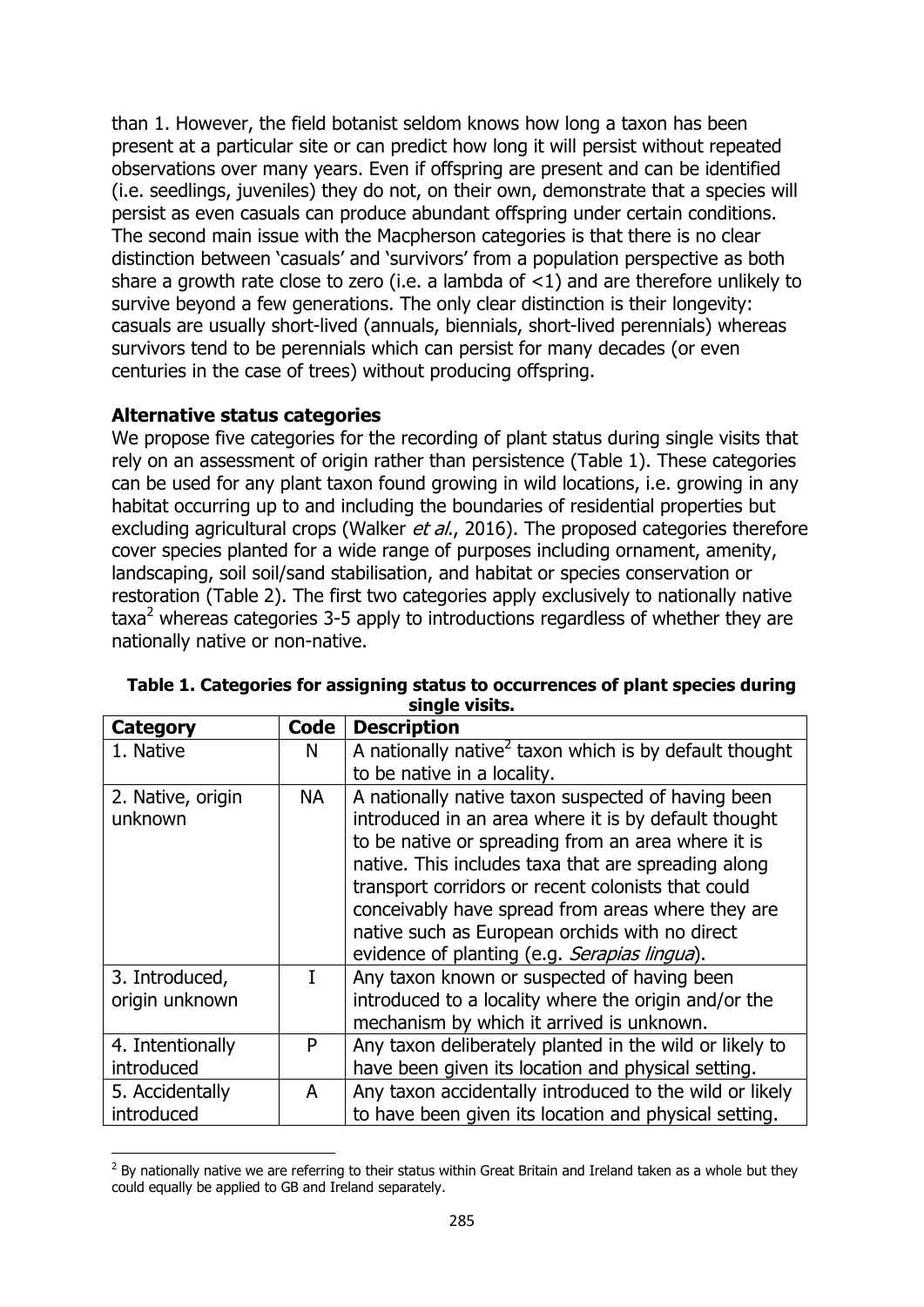# 1. Native (N)

The default category for native species, i.e. the occurrence of a nationally native taxon within a location where it is assumed to be native (sensu Preston et al., 2002) and where there is no reason to doubt this assessment. By native we mean in the absence of direct human influence although admittedly there will be grey areas where human activities are unwittingly influencing the spread of some nationally native species, for example roadside halophytes (see next section and Discussion). If there is any appreciable doubt as to the status of a native species within a given locality where it is by default thought to be native, then the record should be placed under the next category.

| Category           | <b>Habitat</b>                                               |
|--------------------|--------------------------------------------------------------|
| Transport          | Road and motorway embankments                                |
|                    | Salted road verges                                           |
| Urban / suburban   | Public parks and amenity areas                               |
|                    | Greenspace and urban plantings                               |
|                    | Wildlife parks, conservation areas and local nature reserves |
|                    | Golf courses                                                 |
| Agricultural       | Game cover                                                   |
|                    | Wildlife strips                                              |
|                    | Habitat creation and restoration                             |
|                    | Farm woodlands                                               |
|                    | <b>Hedgerows</b>                                             |
|                    | Crops including biomass/biofuel                              |
| Extractive/energy  | Landscaped areas of abandoned mines and quarries             |
|                    | Settling ponds near power stations                           |
| Forestry           | Commercial forestry plantations                              |
|                    | Ornamental woodlands                                         |
|                    | Shelter-belts                                                |
| Standing waters    | Ornamental water bodies (ponds, lakes, etc.)                 |
|                    | Artificial water-bodies associated with water drainage,      |
|                    | treatment and supply (e.g. construction/settling ponds,      |
|                    | waterworks, drainage ponds raised reservoirs)                |
|                    | Waters managed by anglers and freshwater fish farms          |
| Conservation       | Habitat creation, recreation and restoration                 |
|                    | Species introductions and translocations                     |
|                    | <b>Experimental introductions</b>                            |
|                    | Introductions by private individuals and groups motivated by |
|                    | conservation considerations                                  |
| Coastal protection | Dune / sea defence stabilisation                             |

#### **Table 2. The main habitats outside of private gardens where native and nonnative plant species are likely to be introduced or are spreading with human assistance.**

# 2. Origin unknown (NA)

The occurrence of a nationally native taxon in an area where it is assumed to be native (sensu Preston et al., 2002) but is suspected of having been introduced, or is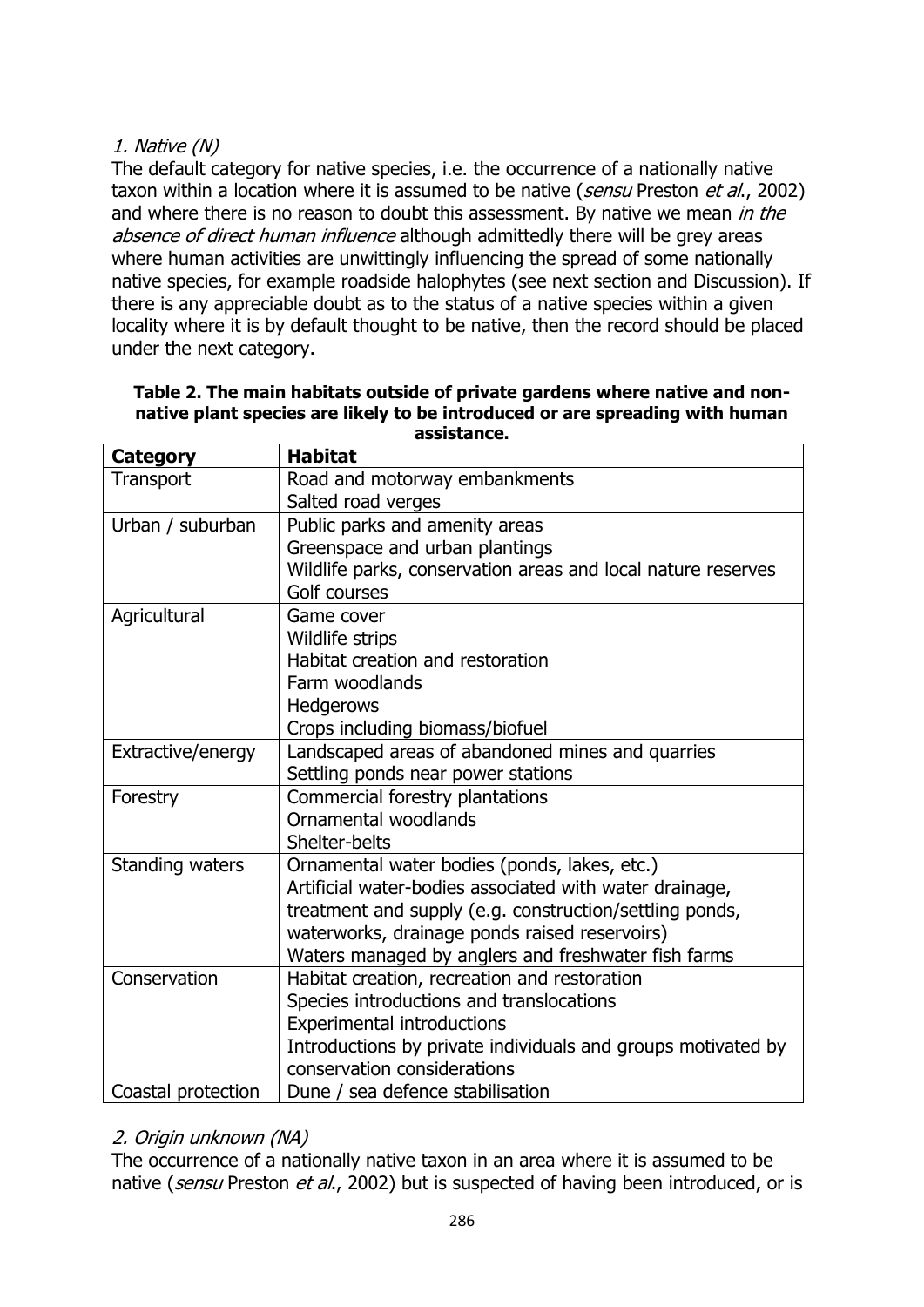known to have spread there naturally from a presumed introduced population nearby (e.g. waterborne dispersal during floods). This category will include all occurrences of a nationally native taxon in an area where the evidence for it being native is inconclusive (e.g. Acer campestre in parts of Scotland and Ireland). We are also of the view that it should include *all* records of native species that appear to be spreading (or have spread), apparently without *direct* human assistance, into habitats created by man, including possibly most controversially, records of coastal halophytes that occur on salted roadsides inland (Atriplex littoralis, Cochlearia danica, Puccinellia distans, Sagina maritima, Spergularia marina). By the same token it could include ecotypes of common inland species that are invading the same niche (e.g. salt tolerant varieties of *Elymus repens*). Leach (2003) argued that these occurrences should be treated as natural extensions of native ranges, or possibly 'native or alien' (NA), whereas the editors of the *New Atlas* treated all inland records of some halophytes on roadsides as introductions. For pragmatic reasons, we suggest that such occurrences should be treated under this category so that they can continue to be differentiated from natural (coastal) populations and long-known and certainly native occurrences of halophytes on inland salt marshes, brine springs (Lee, 1975, 1977) or the upper tidal reaches of major rivers. Other examples might include *Phragmites australis* growing in recently created wetlands or 'native wildflowers' on roadside embankments for which natural colonisation cannot be ruled out. Ideally a comment should be attached to each record stating why there is reason to doubt it being native and noting the likely origin.

## 3. Species introduced by humans but whose origin is unclear (I)

The occurrence of a nationally native or non-native taxon that is known or suspected to have been introduced to a location but where the origin is not known or obscure. We suspect that this category will apply to the vast majority of plants introduced to wild locations.

## 4. Species intentionally introduced by humans (P)

The occurrence of a nationally native or non-native taxon that has been deliberately planted in a wild location. In a minority of instances there will be definitive proof that a plant has been introduced for example when they are growing in newly planted woodlands or areas sown with wildflower mixtures or game cover. However, for most introductions the planted origin will have to be inferred from the physical setting, associated vegetation and the recorder's knowledge of the species or site. Examples include daffodils or 'wildflowers' that have been planted on roadsides but are now regenerating and therefore having the appearance of being wild.

## 5. Species accidentally introduced by humans (A)

The occurrence of a nationally native or non-native taxon that has been introduced accidentally by human activities. Most accidental introductions arrive as contaminants or constituents of spilled or outcast seed, soil, raw materials (e.g. compost, gravel, sand, wools and fibres, etc.), garden waste (throw-outs) or simply as escapes from ornamental plantings. Accidental introductions from spilled seed are usually found close to bird-feeders in gardens (e.g. *Guizotia abyssinica*) and woods managed for gamebirds whereas seed contaminants usually occur on or near agricultural land where seed has been spilled or sown (e.g. roadsides, arable fields,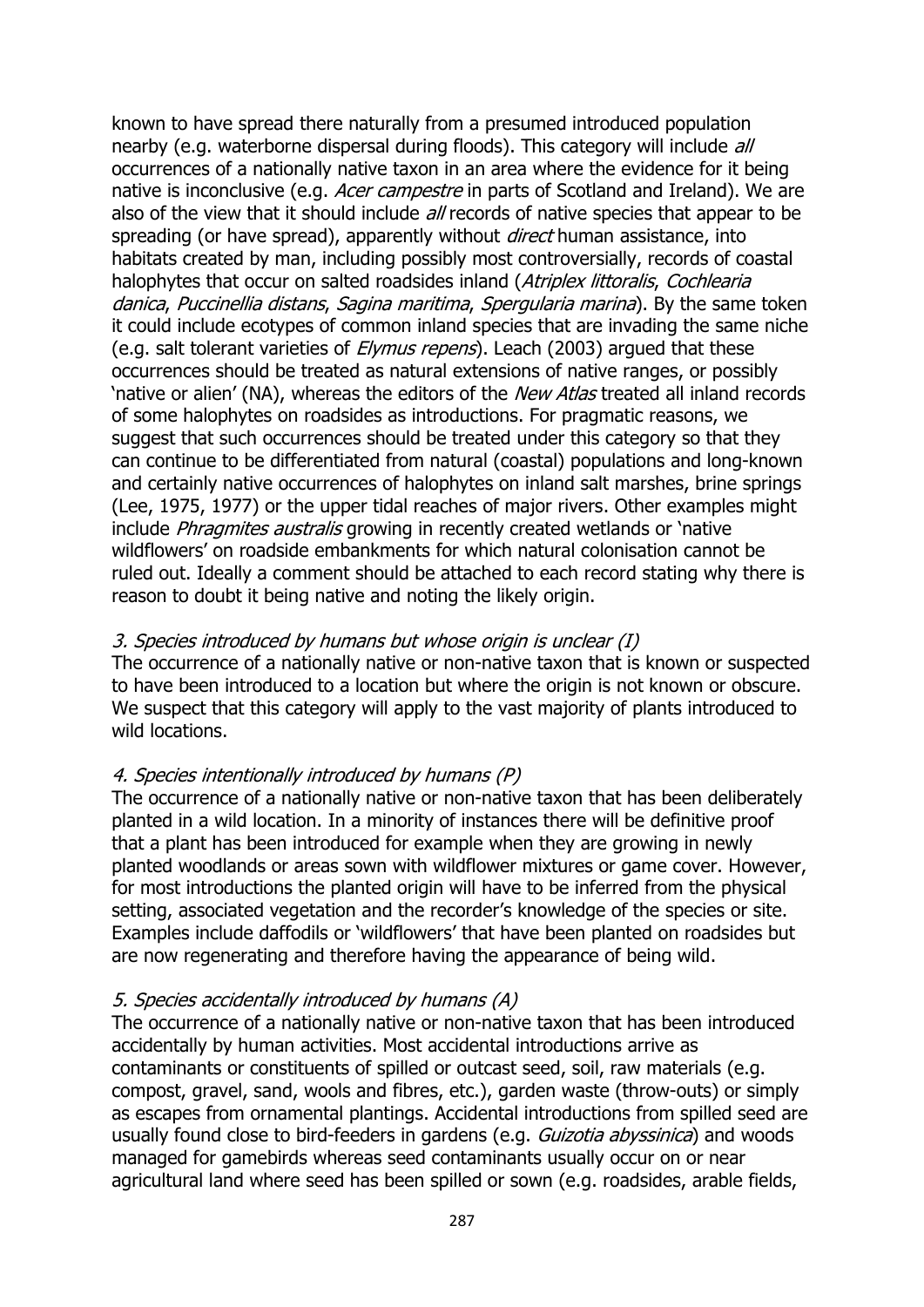game cover strips). Contaminants in raw materials (soil, sand, rock, gravel/chippings) are associated with a wide range of activities including transport, construction, agriculture, horticulture, forestry, shipping and road/track surfacing. In the past by-products of the wool industry, such as esparto and shoddy, were the main pathways for many aliens, usually in areas where they were offloaded (docks, railway sidings), cleaned (riverbanks downstream of mills) and used to fertilise and improve the soil structure of cultivated fields (shoddy fields) although such incidences are now rare due to a decline in the use of such by-products (Shimwell, 2006). Human and agricultural waste (food, sewage) is also an important pathway for many culinary species such as *Solanum lycopersicum*. In contrast, most ornamental introductions often arise accidentally from garden waste discarded on roadsides, wood margins and land adjacent to gardens. In comparison to seed/raw material contaminants, which are by and large annuals, garden throw-outs tend to be perennials that reproduce vigorously from vegetative organs (rhizomes, root fragments, bulbils, etc.) and can therefore persist for long periods without spreading or producing offspring.

#### **Recording evidence of regeneration**

In order to improve our understanding of establishment of non-native species we recommend that recorders also note any observed regeneration under categories 3- 5 where the evidence is clear and unequivocal i.e. where offspring occur including vegetative (clonal) spread to form multiple patches. However, we do not recommend that recorders use the term 'not regenerating' because the absence of offspring during a single visit is not conclusive proof that regeneration is not occurring. For example, widely planted conifers such as *Picea sitchensis* may not appear to be regenerating locally but might be producing seedlings well away from plantations on open moorland or mountain slopes (Ison & Braithwaite, 2009).

It is likely that almost all occurrences of well naturalised aliens would be assigned to this category, for example Acer pseudoplatanus and Marticaria discoidea, as well as ones known to be negatively impacting native species through direct competition, such as Heracleum mantegazzianum, Impatiens glandulifera, Lysichiton americanus, and Rhododendron spp. All of these regenerate almost exclusively by seed whereas invasive species regenerating prolifically by vegetative means include Allium paradoxum, Cardamine bulbifera (non-native populations), Carpobrotus edulis, Crassula helmsii, Fallopia japonica and Hydrocotyle ranunculoides.

#### **Discussion**

The new status categories described in this paper differ from the Macpherson scheme in three important respects: first, they incorporate the uncertainty over the origin of many species encountered in modern, human-modified landscapes; second, they remove the need to assess the persistence of a species during a single visit; and third, they provide recorders with the option to capture information on regeneration. We therefore hope that botanists will find these categories more straightforward and rewarding to use in the field although we acknowledge that many difficulties remain, some of which are discussed below.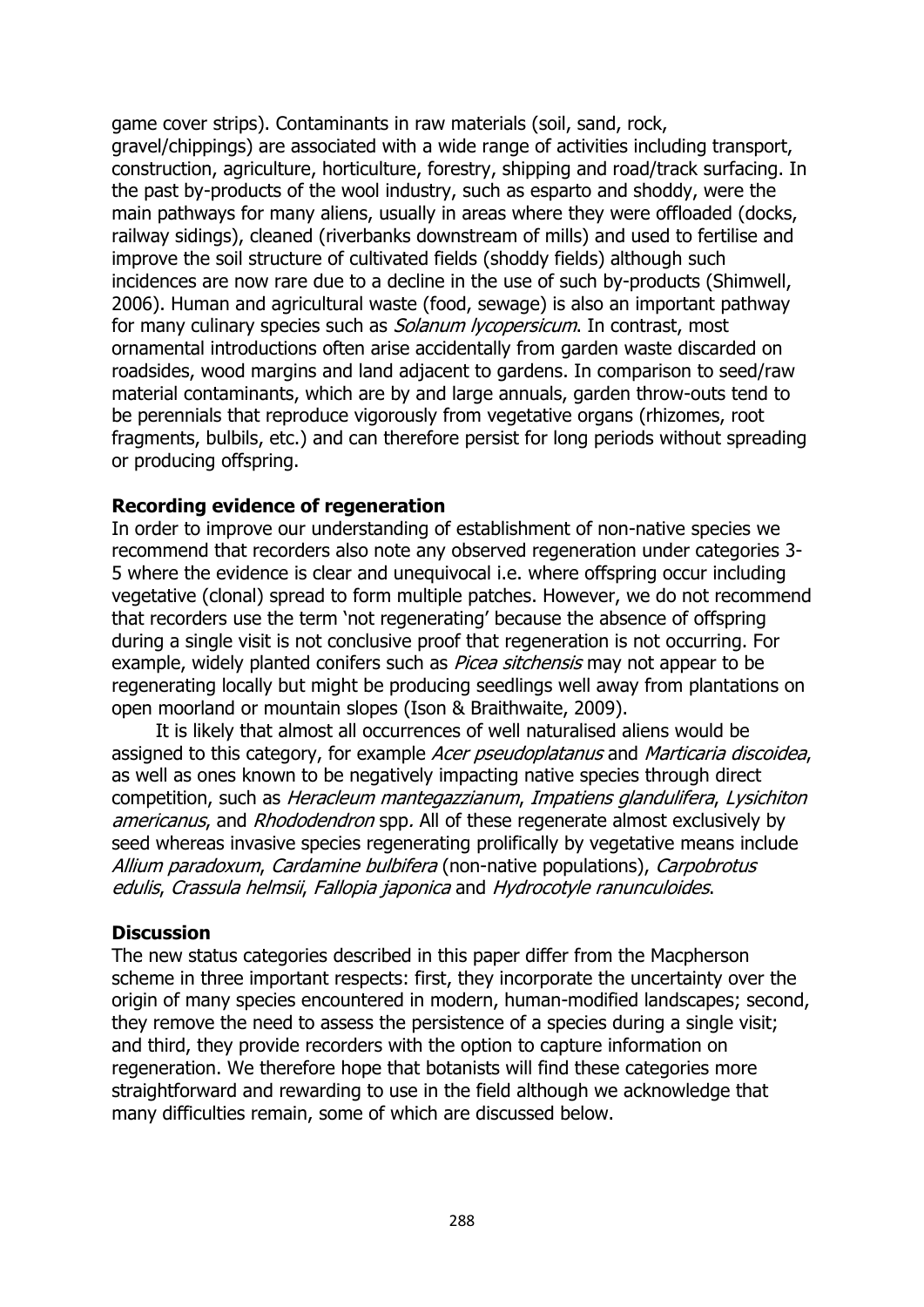#### Problem species

Without exception, British and Irish habitats have been modified by human activity, more or less, over recent millenia. From a botanical perspective possibly the most significant has been the planting of native wildflowers, shrubs and trees for amenity, ornamental, landscaping and conservation purposes which has served to blur the native ranges of many species (Dines, 2016). For the *New Atlas*, significant work was required to distinguish between presumed-native and presumed-alien occurrences (at the hectad level) for around 100 native plants species that had been widely planted whereas for around a dozen this was not practical and so all records were mapped as if they were native (e.g. *Chamerion angustifolium, Dipsacus* fullonum, Quercus robur). In addition, there were a number of native species that appeared to have expanded their ranges 'naturally' since the 1960s in response to human activity, most notably coastal halophytes that had spread inland along roadsides affected by salt spray (e.g. Atriplex littoralis, Cochlearia danica, Puccinellia maritima, Spergularia marina). Most of these occurrences were treated as 'alien' in the *New Atlas* while other (non-coastal) natives colonising the same habitat, presumably in the same way, were treated as 'native' (Leach, 2003). The difficulty in differentiating between 'natural' and clearly human-influenced occurrences for such species is likely to increase further due to the increasing influence of humanmediated environmental change on species' distributions (Preston, 2009). Indeed, a number of southerly distributed species appear to spreading northwards possibly as a result of increasing temperatures (e.g. Crassula tillaea, Dactylorhiza praetermissa, Ophrys apifera, Poa infirma). Assigning status to populations of these species in new areas has often proven problematic due to uncertainties over their origin. We therefore recommend that wherever possible recorders attempt to distinguish between human-assisted and 'presumed-natural' species-occurrences using the categories outlined above or, where there is doubt, categorise them as of 'unknown origin' so they can be differentiated from unequivocally native populations.

#### **Regeneration**

Many non-native species are now an intrinsic part of our wild flora but currently we know very little about how they regenerate and spread. The recording of regeneration as an additional status attribute therefore will help to improve our understanding of how non-native species are behaving and potentially help us predict which species are likely to increase in abundance and potentially become problems in the future. However, the recording of regeneration during single visits, it is not without its problems. Seedlings and juveniles of most species are often difficult to detect *and* identify, especially when they occur in the absence of parents, or are missed altogether if the survey takes place prior to germination.

Consequently, most botanists ignore juvenile plants when out recording. Conversely, species producing large numbers of easily identifiable seedlings may flatter to deceive, ultimately failing to persist in the longer-term due to adverse climatic conditions, lack of disturbance, herbivory or competition. In such cases the degree of establishment will tend to be overestimated, for example the apparently well-established colonies of *Pistia stratiotes* in the Bridgwater-Taunton Canal (v.c.5) which were killed off during cold winters. A more fundamental problem perhaps is how to assess taxa that are regenerating by clonal spread. We would suggest that clonal species are only categorised as regenerating (as above) if they are clearly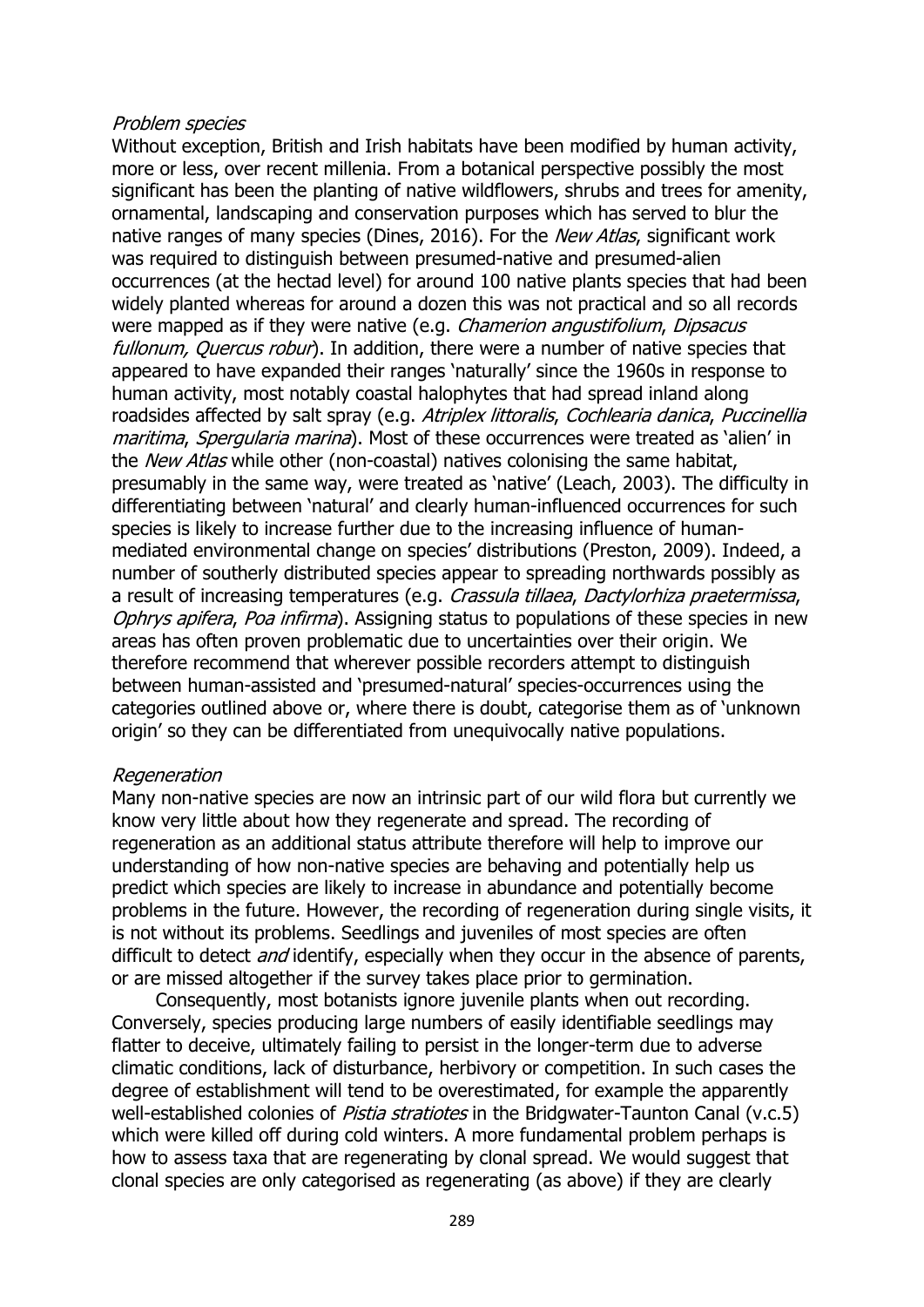forming multiple patches (new ramets) by the dispersal of vegetative propagules (e.g. bulbils, turions and plantlets, stem or root fragments).

#### Combining national and local views

An accurate assessment of the naturalisation status of a species in a locality often requires both a national overview of the history and ecology of the species and a knowledge of the local situation. For example, a local observer may not question the native status of a species where it occurs mainly in semi-natural habitats whereas in surrounding areas it may be more obviously planted. Central editors have the privilege of having access to these multiple local views on which to make a more well-informed decision. In assessing status, therefore both local recorders and central editors have a role to play, and we should aim in the future to have recording methods and software which makes this information easier to capture and share.

# **Conclusion**

The proposed scheme is designed to improve the accuracy or recording plant status by removing the need for recorders to make assumptions about persistence during single visits. The scheme also allows for uncertainty where the origin of a plant is obscure. We therefore hope that botanists will find the scheme more workable than its predecessors and that its widespread uptake will help BSBI to more effectively map native distributions and provide important insights into the introduction pathways, establishment and impacts of many non-native species. The need to improve our understanding in this area is becoming increasingly important as native ranges are further eroded by human activity and the impacts of many introduced plant taxa continue to grow.

## **Acknowledgements**

We thank Mick Crawley for his comments on an earlier draft of this paper and to members of the BSBI's Records and Research Committee for their expert advice and guidance throughout the development of this guidance.

## **References**

- Defra 2015. The Great Britain non-native species strategy. London: Department of Food and Rural Affairs, Scottish Government & Welsh Government, HMSO.
- Dines, T. 2016. Keeping the wild in wildflower. British Wildlife 28: 112-117.
- Ison, J. & Braithwaite, M.E. 2009. The status of some alien trees and shrubs in Britain. London: Botanical Society of the British Isles.
- Leach, S.J. 2003. Roadside halophytes and the native/alien conundrum. BSBI News 93: 18-20.
- Lee, J.A. 1975. The conservation of British inland salt marshes. *Biological* Conservation 8: 143-151.
- Lee, J.A. 1977. The vegetation of British inland salt marshes. Journal of Ecology 65: 673-698.

Macpherson, P. 1997. Plant status nomenclature and Atlas 2000. *BSBI News* 77: 7-8.

Macpherson, P., Dickson, J.H., Ellis, R.G., Kent, D.H. & Stace, C.A. 1996. Plant status nomenclature. **BSBI News 72: 13-16.**